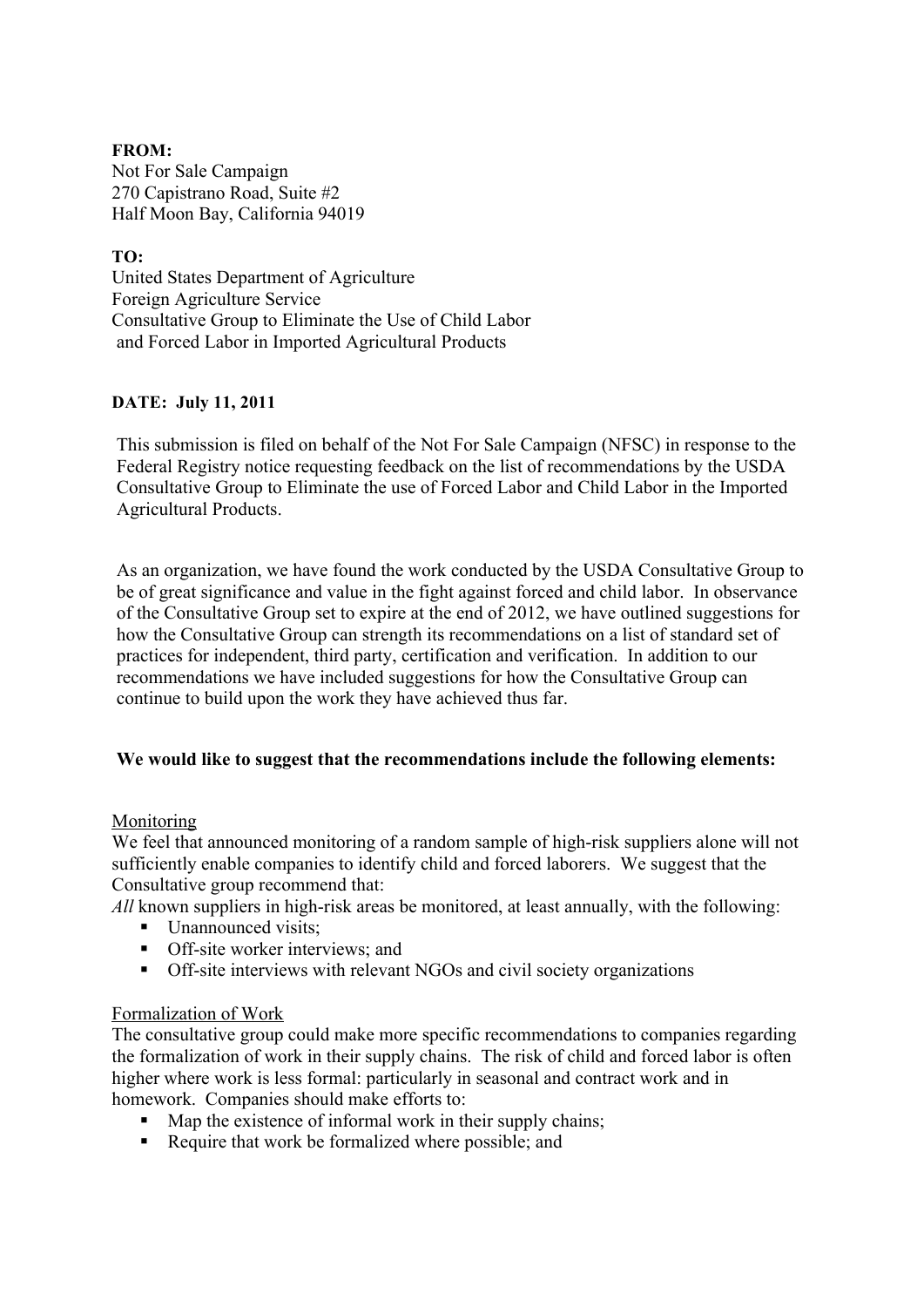Monitor production sites where informal workers exist. This means monitoring sites in high-production seasons and also monitoring homework sites and second-tier suppliers.

### Remediation

We believe that law enforcement agencies play a critical role in child and forced labor prevention, remediation and justice in countries with strong democratic rule of law. However, we are concerned that where these elements are not present, law enforcement officials may be ill equipped to protect child or forced laborers. In such cases, alerting law enforcement may put victims at increased risk. In addition to working with law enforcement when appropriate, companies should identify Non-Governmental Organizations or local civil society organizations that have expertise in these matters and can serve as partners in protecting victims and remediating abuses.

We also recommend that companies make all remediation and corrective action plans publicly available and that specific timelines and action steps be included in these reports.

## Empowerment of workers

While monitoring is important and can help companies to identify abuses that are occurring, it should not be considered a sole replacement for the empowerment of workers. We believe that where workers are empowered, the workplace becomes more formalized and the risk of child and forced labor is lower. The Consultative Group should thus recommend that companies make efforts to protect freedom of association and collective bargaining rights in their supply chains.

## **In building upon the work accomplished by this Consultative Group we recommend that the following next steps be considered.**

### Dissemination and Implementation

The State Department's Bureau of Democracy, Human Rights and Labor (DRL) with support from the Department of Labor should house a continued initiative to promote and implement the Guidelines developed by the Consultative Group. A key function in the future should be to educate key stakeholders, from the business community, civil society and government about the Guidelines and how the Guidelines should be applied in supply chains.

### Providing Oversight on Implementation of the Guidelines

In addition to educating stakeholders and disseminating information publicly about the Guidelines, DRL should also provide oversight on the appropriate implementation of the Guidelines. With the successful promotion of the Guidelines, we anticipate additional demand for third-party, independent monitoring and verification programs. With scores of companies and third party initiatives claiming to address issues of forced and child labor, DRL should assess the work of these initiatives and provide a publicly accessible list of those programs that appropriately fulfill the criteria in the Guidelines. This compilation of acceptable programs should continue to be assessed and updated over time and we encourage DRL to work with each initiative to identify new ways to strengthen their programs.

### Ombudsman